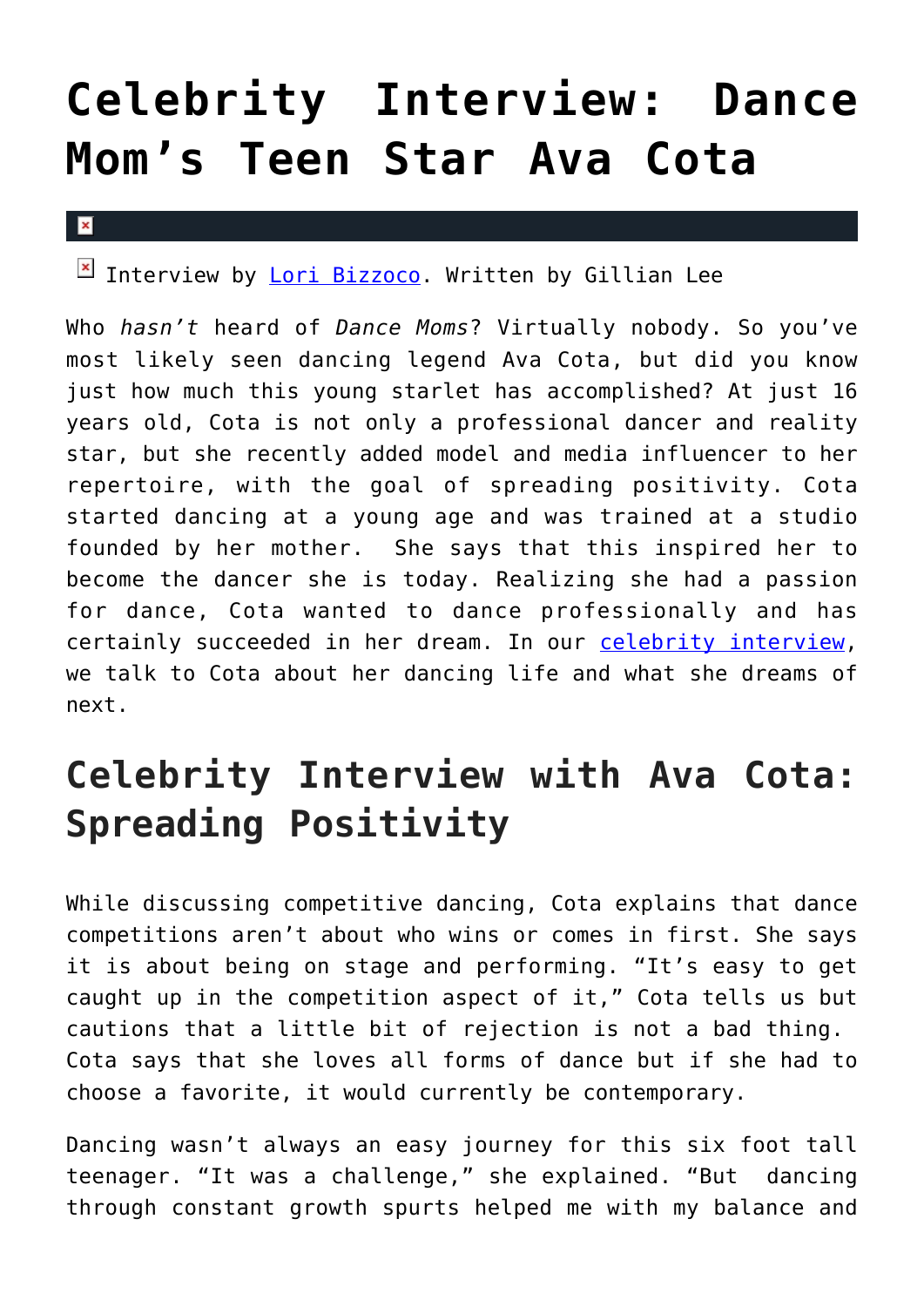coordination." Cota tells us that her growth made her develop extra muscles, giving her awareness and confidence of her body. "Dancing is very different for tall girls, so I had additional learning to do,"

**Related Link:** [Celebrity Interview: Chloe Lukasiak Talks 'Dance](http://cupidspulse.com/115155/celebrity-interview-chloe-lukasiak-dance-moms/) [Moms': "I'm Kinda Doing My Own Thing Now"](http://cupidspulse.com/115155/celebrity-interview-chloe-lukasiak-dance-moms/)

Dancing has had its advantages, this past fall Cota was in New York City for Fashion Week and had the opportunity to walk the runway, sporting looks from numerous designers. With long legs and a perfect posture, modeling could be a natural calling for this dancer turned model. Cota mentioned during our interview that she recently partnered with a designer to start her own clothing line. "My style has a casual feel, but with the ability to dress it up if you'd like," she said, "It has the vibe of Pretty Little Liars meets New York City."

With a busy schedule, she says that there is no time to be a normal teenager! Cupid's Pulse asked Cota how she finds ways to relax with her friends and feel normal while juggling all of the demands of fame. She said, "I was never that kid that wanted the normal." She's never had a normal life and, at the moment, she isn't really looking to create one. When asked about the all-important love life teenagers typically chase, Cota said she doesn't have time for boyfriends. We can understand why!

**Related Link:** [Celebrity Interview: SYTYCD Winner Gaby Diaz](http://cupidspulse.com/101387/celebrity-interview-sytycd-winner-gaby-diaz-dance-before-romance/) [Says, "I'm All Dance Before Romance"](http://cupidspulse.com/101387/celebrity-interview-sytycd-winner-gaby-diaz-dance-before-romance/)

At only 16 years old, Cota has developed a network and presence of influence and she is passionate about using her platform to spread positivity. Her motto is, "Self love creates self happiness," and she shares this with those around her. This is such a powerful statement in a world built around technology; growing up with social media can be hard on those who don't have self confidence. But Cota is trying to break